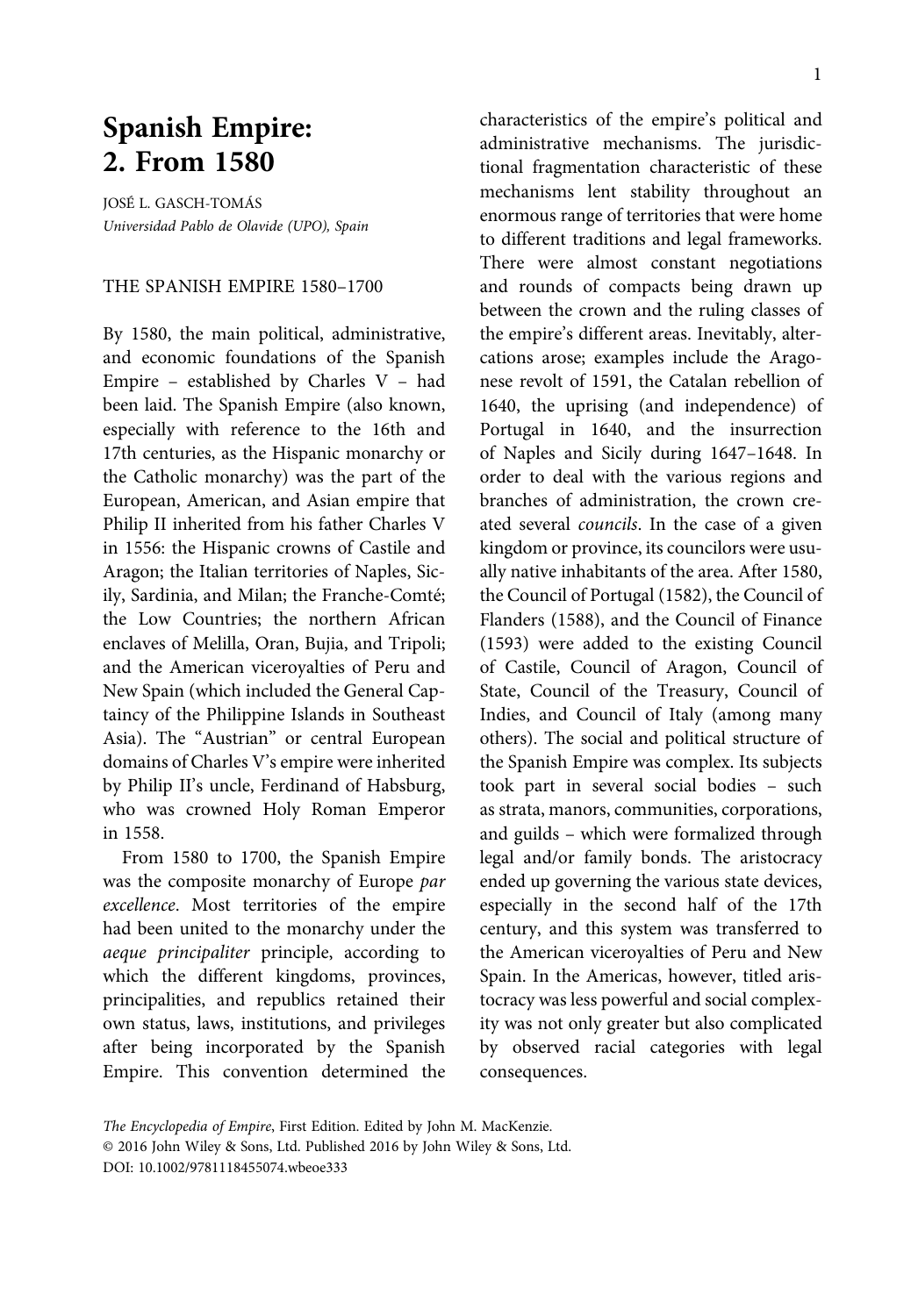The enormous machinery of the Spanish Empire suffered more years of war than of peace from 1580 to 1700. The year 1580 witnessed one of the most important events of the reign of Philip II (1556–1598). In that year, Philip II acceded to the crown of Portugal when Henry I of Portugal died, after which the Spanish Empire also annexed overseas territories of Portugal such as Brazil in the Americas, the Maluku Islands in Indonesia, Macao in China, and Diu and Goa in India. Nonetheless, following the logic of a composite monarchy, Castile and Portugal kept their overseas empires and administration separate. The cost of such an enormous empire was that Spain was immersed in war for more than a century: from 1580 (and earlier) to 1669.

In the late 16th century, Philip II concentrated the crown's strength in the Low Countries, which had rebelled under the Protestant umbrella in 1566. By 1585, Alexander Farnese – viceroy of the Low Countries since 1578 – had conquered Antwerp and the southern part of the Low Countries (present-day Belgium), which came back to the Catholic fold. Philip II planned then to attack and conquer England. However, Queen Elizabeth reacted strongly to what she considered a menace, and the Spanish Armada suffered a resounding maritime defeat in 1588. Thereafter, the Spanish crown concentrated its efforts in France. Philip II did not accept the ascent of Protestant-raised Henry IV to the French crown, claiming that his own daughter was the rightful heir. Spain invaded France in 1590, and a peace was signed between the two crowns in 1598 (by which time Henry IV had converted to Catholicism). Philip II died in that year.

The reign of Philip III (1598–1621) was marked by a less aggressive foreign policy. The Spanish and Dutch republics signed a truce that lasted from 1609 to 1621; even so, Hispanic fleets and galleons suffered attacks by Dutch and English corsairs and pirates all over the world (and especially in the Caribbean) during the 17th century's early decades. The long reign of Philip IV (1621–1665) witnessed the Spanish Empire's progressive loss of hegemony in Europe and the rest of the world. After the start of the Thirty Years War in central Europe in 1618 and upon the expiration of its truce with the Dutch republic, the Spanish crown engaged in a war that was not strictly European but rather truly worldwide. Spanish imperial forces faced the Dutch republic not only in the Low Countries but also in the Americas, where Dutch forces concentrated on Brazil. In Asia, the Dutch ascendancy over Iberia's empires was evidenced by Holland's constant attacks and blockades against Manila and its taking of the southern part of Taiwan in 1624 as well as by the Japanese concession of Dejima to the Dutch East India Company (VOC), among other events. In 1632, the Spanish crown became directly involved in the Thirty Years War after signing an assistance treaty with the Holy Roman Empire. The outbreak in 1635 of war with France was disastrous for the Spanish crown. The Spanish army suffered a devastating defeat at Rocroi in 1643. These were years during which war and continuous financial shortages motivated the attempts of Philip IV and his favorite Don Gaspar de Guzmán y Pimentel, count-duke of Olivares, to concentrate power in the crown. This logic had been followed by the 1625 Union of Arms, according to which each kingdom of the empire must contribute to the empire's defense. In 1640, both the Catalan rebellion and the secession of Portugal were responses to those attempts to centralize the empire's devices and thereby secure more financial resources for the crown. After signing the peace of 1648, Philip IV recognized the independence of the Dutch Republic after 70 years of war. Yet war continued during Philip IV's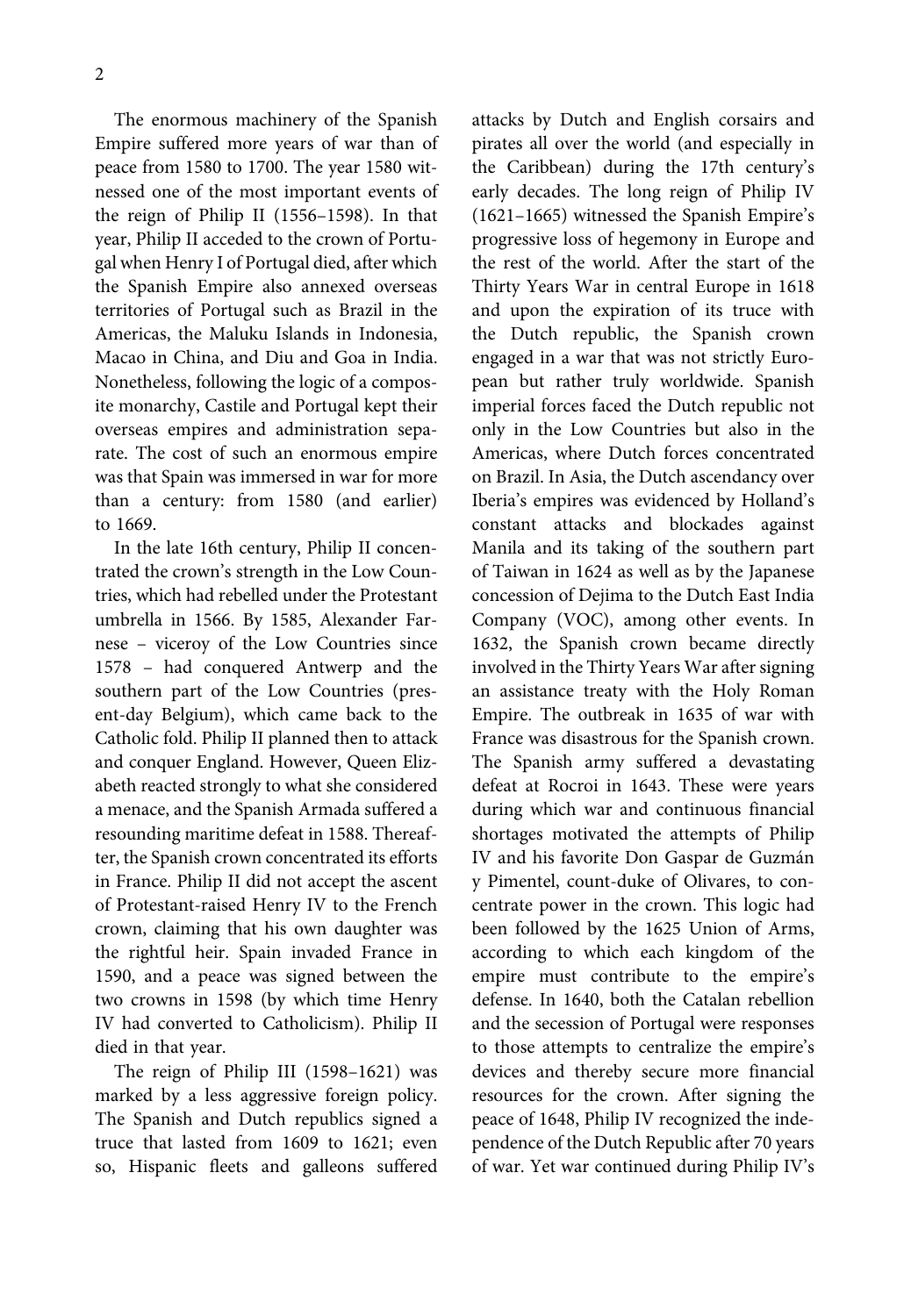reign, and his struggle with France did not end until the Peace of the Pyrenees in 1659. Far from Europe, England definitely strengthened positions that had been under Spanish influence in the Caribbean Sea.

The reign of Charles II (1665–1700) confirmed the Spanish Empire's loss of hegemony in the world, although it was also a time of economic recovery and of reforms that aimed to lighten tributes, reduce bureaucratic expenses, and improve administration.

The beginning of the Spanish Empire's fall in the late 16th and early 17th centuries coincided with the Iberian economy's 17thcentury crisis. The demography and agriculture of all Iberian territories, especially central Castile, suffered a depression from the late 16th century to about 1660. After growing in the 16th century, industry shrank during most of the 17th century; at the same time, some main internal commercial circuits of central Spain weakened. Iberian trade with other European markets fared somewhat better during this period, but the imbalance between exporting and importing – in favor of the latter – became more accentuated over the 17th century. Those years saw a displacement of the European center of gravity northward, a shift that reflected the Spanish Empire's decline and the rise of the Dutch and English empires.

Despite the 17th-century Iberian economic crisis just described and the Spanish Empire's concomitant decline, some of its territories were prospering. The American economy was practically the opposite of Iberia's economy, as most of the colonial economic indicators were positive. Furthermore, trans-Atlantic trade continued to grow during most of the 17th century – although, from about 1620, itwas not only Iberians but also northern European commercial companies that benefited from the American trade. Trans-Pacific trade, represented by the Manila Galleon route (which connected the Americas with Asian and especially Chinese trade), followed a trend similar to that of the trans-Atlantic trade. Thus emerged, during the 16th and 17th centuries, a new global economy based on international trade. The machinery of the Spanish Empire, which was based on multiple political and legal entities and markets, adapted poorly to this new economic reality.

The decline of the empire was not accompanied by cultural decadence. To the contrary, the period 1580–1650 is now viewed as the Golden Age of Spanish culture. Along with Baroque art, which was the most visible expression of the Catholic Church's power in the empire, painters like Diego Velázquez produced acclaimed works of art during the 17th century. The flowering of the arts was especially outstanding in the field of letters. Some of the most renowned works of the picaresque genre, and also the poems of Luis de Góngora and Francisco de Quevedo, were produced during the reigns of Philip II, Philip III, and Philip IV. Like the most outstanding novel of the Spanish culture, Don Quijote de la Mancha by Miguel de Cervantes (published in 1605 and 1615), these works faithfully reflect the Spanish society and worldview of that time. There was also more openness to popular expressions of culture, as is evident in the writings of Lope de Vega. This literary flowering extended beyond the Iberian Peninsula. The fin de siècle was the period in which the Peruvian Inca Garcilaso de la Vega, whose style was within Renaissance canons, and Juan Ruiz de Alarcón, who was born and raised in New Spain, produced their best histories and dramas.

## THE SPANISH EMPIRE UNDER THE BOURBONS, 1700–1815

The year 1700 ushered in a new period of the Spanish Empire. Charles II died without issue, which triggered a European war for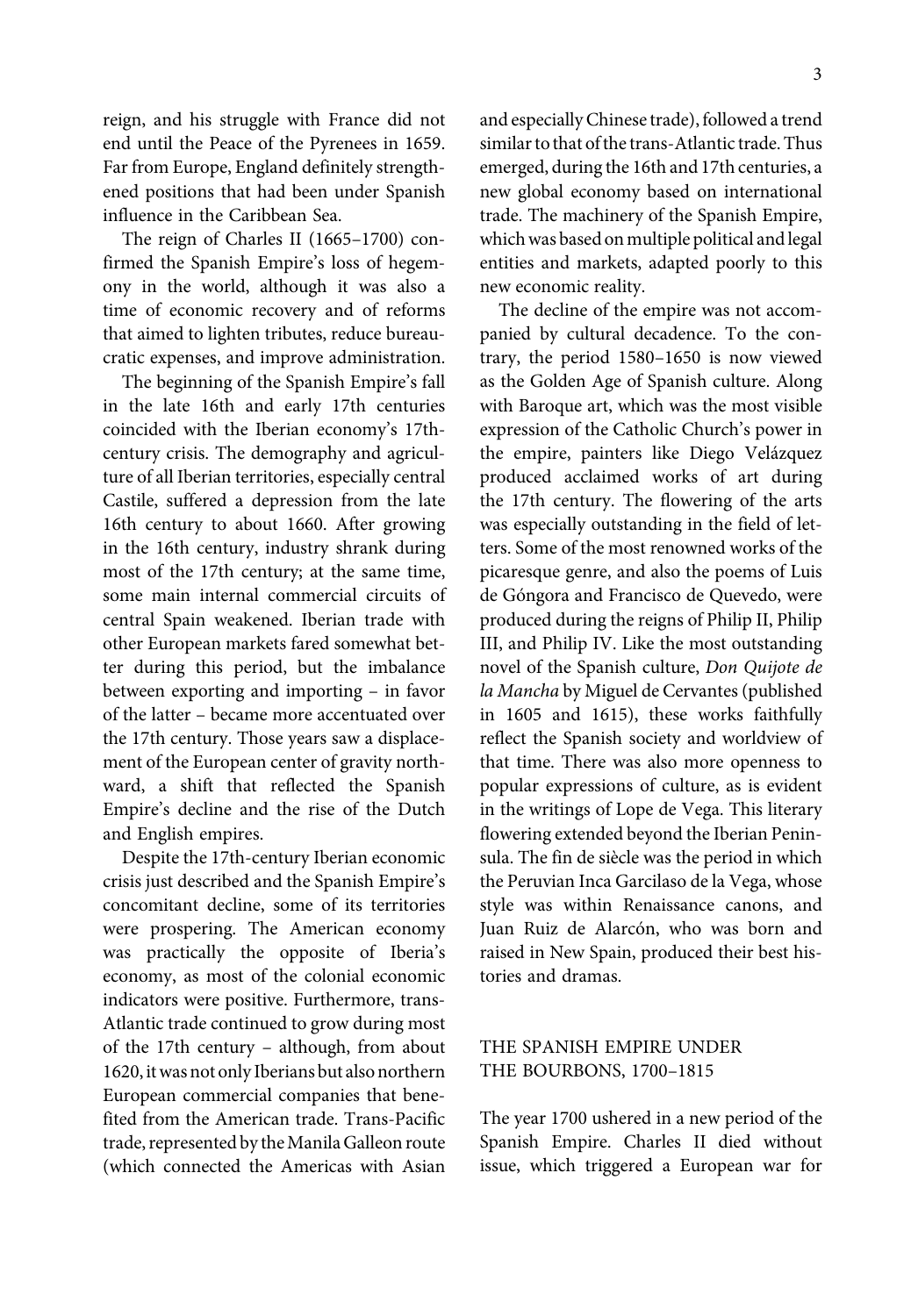the Spanish crown. In his will, Charles II had proclaimed his successor to be Philip of Bourbon, duke of Anjou and grandson of a sister of the Spanish queen. The archduke Charles, a son of the emperor Leopold von Habsburg and Eleonor von Neuburg (who was another sister of the Spanish queen), did not accept the will and considered himself to be the legitimate king of Spain. The main maritime powers of Europe – namely, England (United Kingdom from 1707) and Holland – backed the archduke, since their imperial interests would be damaged if Spain were dominated by France and Philippe XIV. England and Holland united with Austria in a Grand Alliance, which Savoy, Portugal, and other minor forces later joined. In the Iberian Peninsula, most ruling classes of the crown of Aragon (especially those from Valencia and Catalonia) supported the archduke, whereas most Castilian elites supported Philip of Bourbon (Philip V). A long war of succession, waged mainly in the Low Countries, Italy, and Spain, concluded with the Treaty of Utrecht-Rastatt (1713–1714). According to this treaty, Philip V was recognized as king of Spain and its American possessions; however, he had to relinquish the monarchy's European territories (i.e., Milan, Naples, Sardinia, and the Spanish Low Countries), which passed to Austria. Later, Philip V's son, Charles of Bourbon (the future Charles III), conquered Naples and was proclaimed king of the Two Sicilies in 1734. Britain, which took Minorca and Gibraltar during the war, kept them. France had to cede Hudson Bay, Newfoundland, and Acadia to Britain as well as a part of Guiana to Portuguese Brazil. In the Americas, Spain abandoned Sacramento to Portugal in 1715. Notwithstanding that treaty, the archduke Charles – who had been proclaimed Holy Roman Emperor in 1711 – did not accept that Philip V was king of Spain until the Treaty of Vienna was signed in 1725.

The triumph of the Bourbon king in Spain had consequences for the organization and administration of the empire. Although the Bourbon kings preserved the multiple titles of the diverse kingdoms integrated in the monarchy, they attempted to develop political centralization. Philip V approved the Nueva Planta decrees for Aragon, Catalonia, and Valencia, which became governed by the laws of Castile. Philip V and his successors preserved the councils, which had executive and judicial functions, but the Council of State no longer met. The Council of Castile, which in 1707 had extended its jurisdiction to the crown of Aragon, became the main administrative institution of the Spanish territories. Besides existing councils, the Crown created juntas, which consisted of members of several councils in charge of particular executive spheres of the state along with the Secretaries of State and Despacho, which were the embryonic form of what later became ministries. Councils and the Secretaries of State and Despacho co-existed, but the latter gained ground against the former during the 18th century. Despite these centralizing trends, the organization of territories was still a complex task. In Aragon, jurisdiction was in the hands of a general captain and the Real Audiencia court, the same as in Galicia. In Navarre, the figure of the viceroy was maintained. In Castile, jurisdiction was held by the Chancillería of Granada south to the Tajo River, by the Chancillería of Valladolid north to the Tajo River, and by the Sala de Alcaldes de Casa y Corte in Madrid. In South America, the new viceroyalty Nueva Granada was founded in 1717. Spain's establishment of the Secretary of the Navy took some competences previously handled by the Indies Council.

The Treaty of Utrecht-Rastatt and the Treaty of Vienna had been duly signed; even so, the international situation was unstable during the reign of Philip V (1700–1746)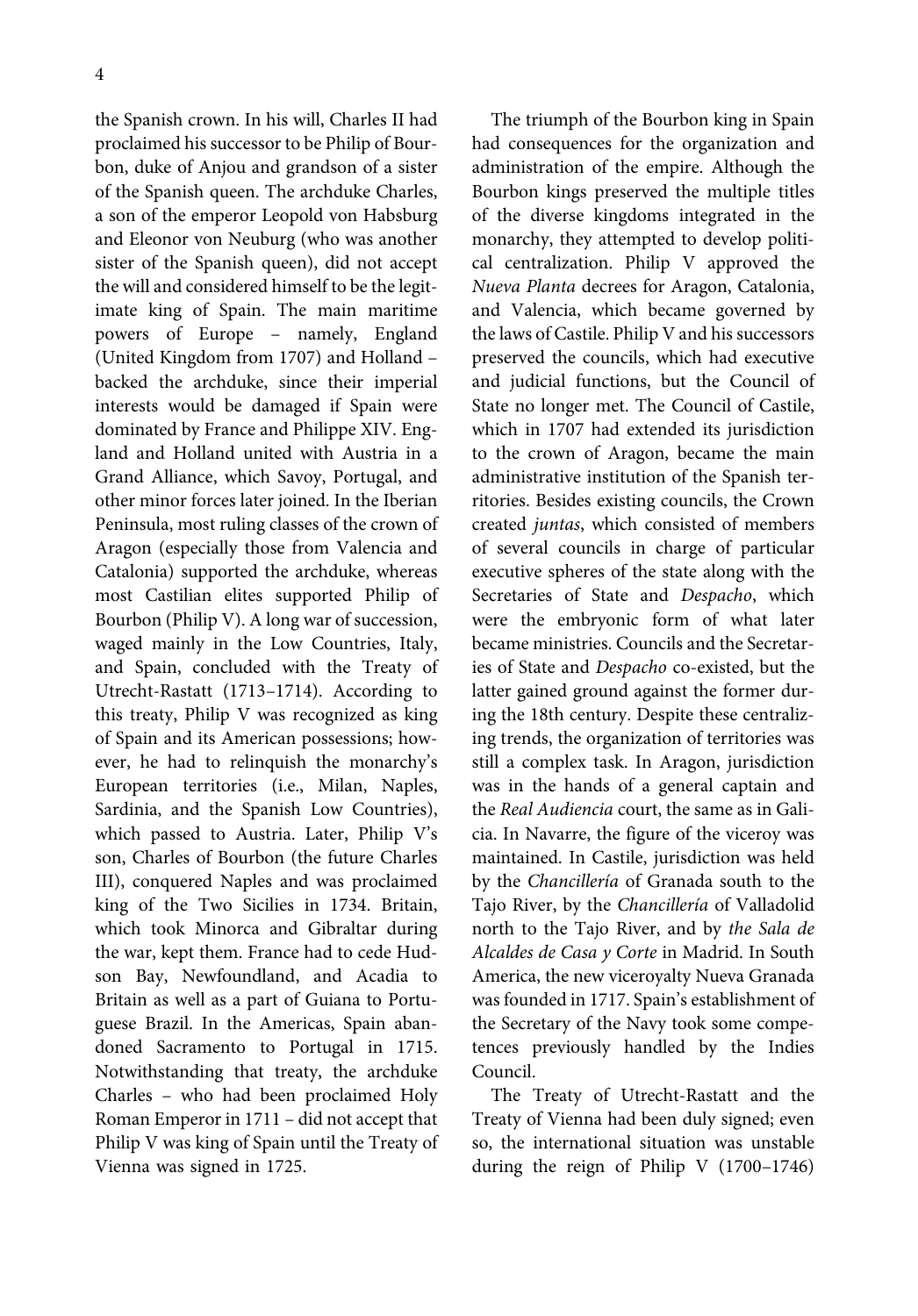and that of his son Louis I, who reigned for seven months in 1724 after the abdication of his father (who returned to the throne when Luis I died). Philip V's international policy was driven by his attempts to recover some of the lost territories (e.g., Sicily and Sardinia) and by the family interests of his second wife, Isabel de Farnesio (Farnese), in Italy. These were years during which Spain and France signed the first Family Compact (1733) in the context of the Polish War of Succession. Conflict with the British was constant on European and American seas, especially during the War of Jenkins' Ear (1739–1748). In the Americas, Britain – which, after Utrecht, became the most powerful overseas empire of Europe – stepped up its aggressions against the Spanish American coasts (Cartagena de Indias, Portobelo) and Manila. In Spain, Philip V's secretary José Patiño transformed the army by abandoning the system of infantry regiments (tercios), organizing a system of recruitment, and creating 33 regiments of provincial militias in Spain. He also modernized the Spanish navy.

The Spanish Empire underwent massive changes also in the first half of the 18th century. In line with mercantilist economic approaches and after the creation of state factories in Spain, the crown reformed its institutions related to trade in the Americas. The Council of Indies and the House of Trade were moved from Seville to Cadiz, which became the empire's main European port. The fleet system, which was based on annual sailings of fleets to the Americas, was replaced by the system of ship registers (navíos de registro), which favored the sailing of ships more regularly. Privileged trade companies were created, and new routes (e.g., to Río de la Plata) were opened. These changes favored the growth of Atlantic trade in the second half of the 18th century, which benefited industry in Spain.

The reign of Ferdinand VI (1746–1759) was a reign of transition to that of Charles III. The most important international event during Ferdinand's reign was the Treaty of Aix-la-Chapelle (1748), whose signing was followed by a period of relative peace in Europe. These new circumstances enabled the Spanish crown to focus on improving the economy and the imperial army. Most ambitious was the tax system reform undertaken by the secretary of the Treasury, Marquis of Ensenada, who established a single tax in Castile through the creation of a land registry (catastro).

The reign of Charles III (1759–1788) is widely acknowledged as a representative example of reformism during the Enlightenment. The main figure during the first part of his reign was theMarquis of Esquilache, secretary of the Treasury and War. Influenced by physiocratic ideas, he sought to abolish the wheat valuation (tasa del trigo) by which authorities fixed the price of wheat. However, this change was instituted during a time of droughts and bad crops; hence it triggered a series of rebellions in the spring of 1765. Esquilache was then quickly relieved of his post, and the Count of Aranda was appointed as president of the Council of Castile. Alongside the expulsion from Spain of Jesuits by Charles III, the remaining years of his reign were distinguished by reforms of local administration, the army, university studies, and guilds as well as his creation of the first Spanish national bank in 1782. Deep reforms were made also in the empire's American territories. Following the French model, the Spanish crown developed a system of intendencias (administrative divisions). In America, however, the oligarchies viewed these reforms as a threat to their autonomy. The rebellion of Túpac Amaru in Peru (1780) occurred in response to such centralizing efforts. In 1776 a new viceroyalty, that of Río de la Plata, was established. The main change in trading was the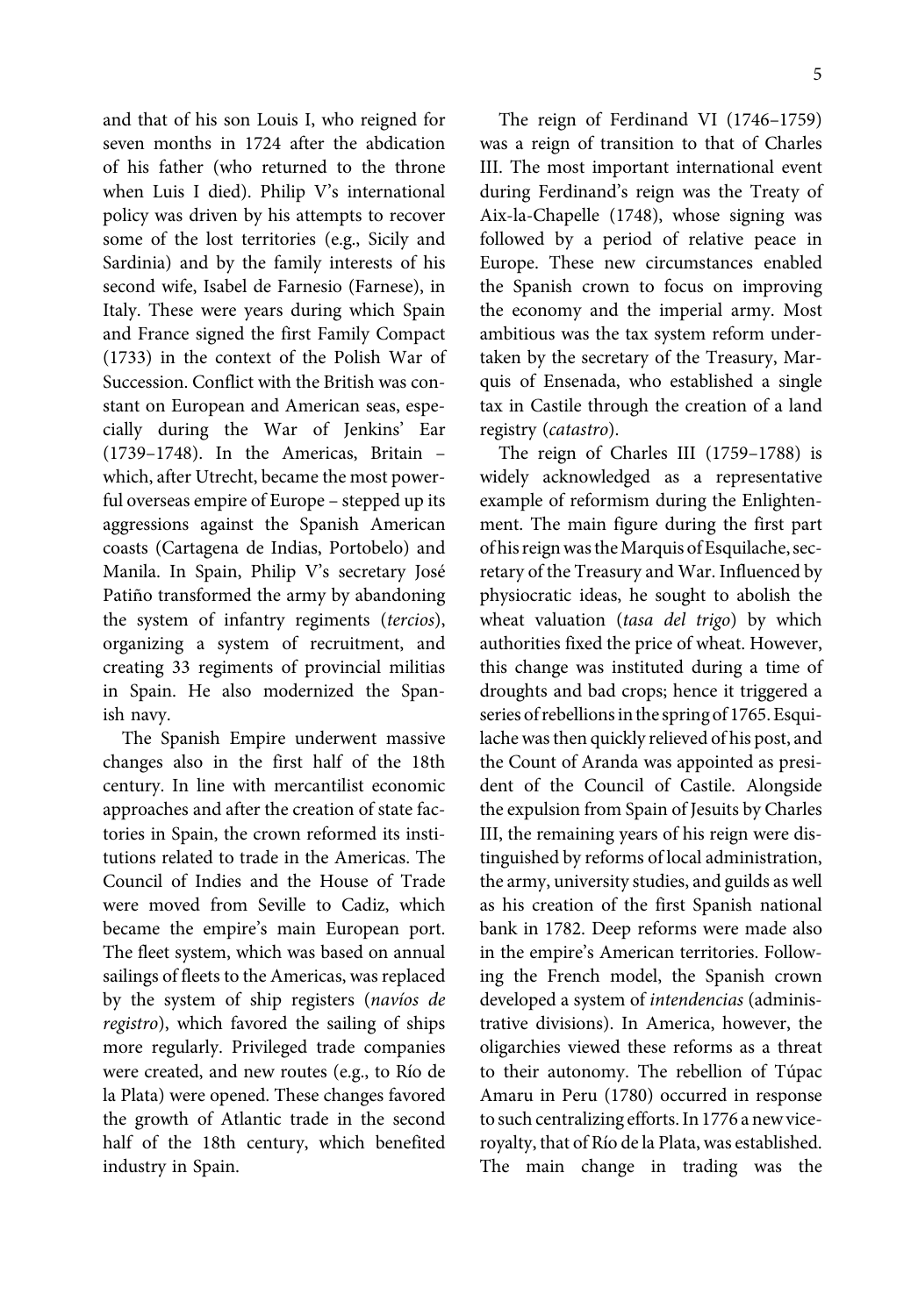liberalization of exchanges within the Americas and between the Americas and Spain.

In the international arena, Spain allied with France against Britain in the Seven Years War (1756–1763). The Spanish crown lost not only Cuba but also the Philippines during that war (although both were returned by Britain upon signing the Treaty of Paris). Spain later participated in the American War of Independence (1779–1783) in support of the American rebels. During this war, the Spanish and British clashed in America, the Caribbean, the Atlantic, and the western Mediterranean. Following the Treaty of Versailles (1783), Spain recovered Minorca and Florida.

The crisis of the Old Regime in Spain during the reign of Charles IV (1788–1808) coincided with the definitive end of Spain as an imperial power. In fact, the two phenomena were related. The triumph of the French Revolution, which included the beheading of Louis XVI and the severance of French– British relations, led Charles IV to war with France. The result was a disaster for Spain. In 1795 the two countries signed the Treaty of Basilea, according to which Spain had to cede St. Domingue to France. Then Charles IV, urged on by his minister Manuel de Godoy, turned to forming an alliance with France – first with the Directory and then with Napoleon Bonaparte – against Britain. The British were the victors in this conflict, for which the resounding battle of Trafalgar (1805) was decisive. The chaos in the Spanish court after Trafalgar drove Napoleon to invade Spain and appoint his own brother, Joseph Bonaparte, king of Spain. The fall of the Old Regime institutions in Spain, the gap of imperial power in the Americas, and the formation of autonomous juntas in the Americas (and in Spain) all opened the way to Latin American independence. After 15 years of war from 1810 and 1825, the American colonies won their independence from Spain. The empire broke apart into

several nation-states, including the new American countries and Spain itself.

## THE SPANISH EMPIRE IN THE MODERN ERA, 1821–1975

The Spanish Empire during the Modern era was but a shadow of its earlier self. Spain retained only Cuba and Puerto Rico in the Americas, the Philippine Islands and Guam in Asia, and some possessions in North Africa. After subsequently losing Cuba, Puerto Rico, the Philippines, and Guam in its 1898 war with the United States, Spain's imperial policy focused on Africa. Following the war of Morocco (1860) and the Conference of Berlin (1884), Spain had maintained protectorates in Sidi Ifni and Western Sahara. In 1912, Spain and France divided the sultanate of Morocco into two areas of influence; the area under Spanish control included a strip from Melilla to Larache through Ceuta. However, it was difficult to control that zone – as shown by the Spanish army's (1921) defeat at Annual – and Spain did not achieve full control of its protectorate in Morocco until 1926. The other main African colony of Spain in the 19th and 20th centuries was Guinea. Spaniards took over Malabo, on the northern coast of Bioko Island, in 1843 and claimed the inland area around the Muni River in 1885. Eventually, Spain accepted (in 1968) the independence of Equatorial Guinea.

After Morocco became independent in 1956, Spain kept Sidi Ifni, Tarfaya, and Western Saharain NorthAfrica.Yet these territories were not long in Spanish hands: in 1958 Spain lost Tarfaya after a brief war with Morocco; in 1969 Spain ceded Sidi Ifni to Morocco; and in 1975, Morocco occupied Western Sahara during the Green March (which took place only a few days before the death of dictator Francisco Franco). Present-day Melilla and Ceuta in North Africa, which the Spanish Empire